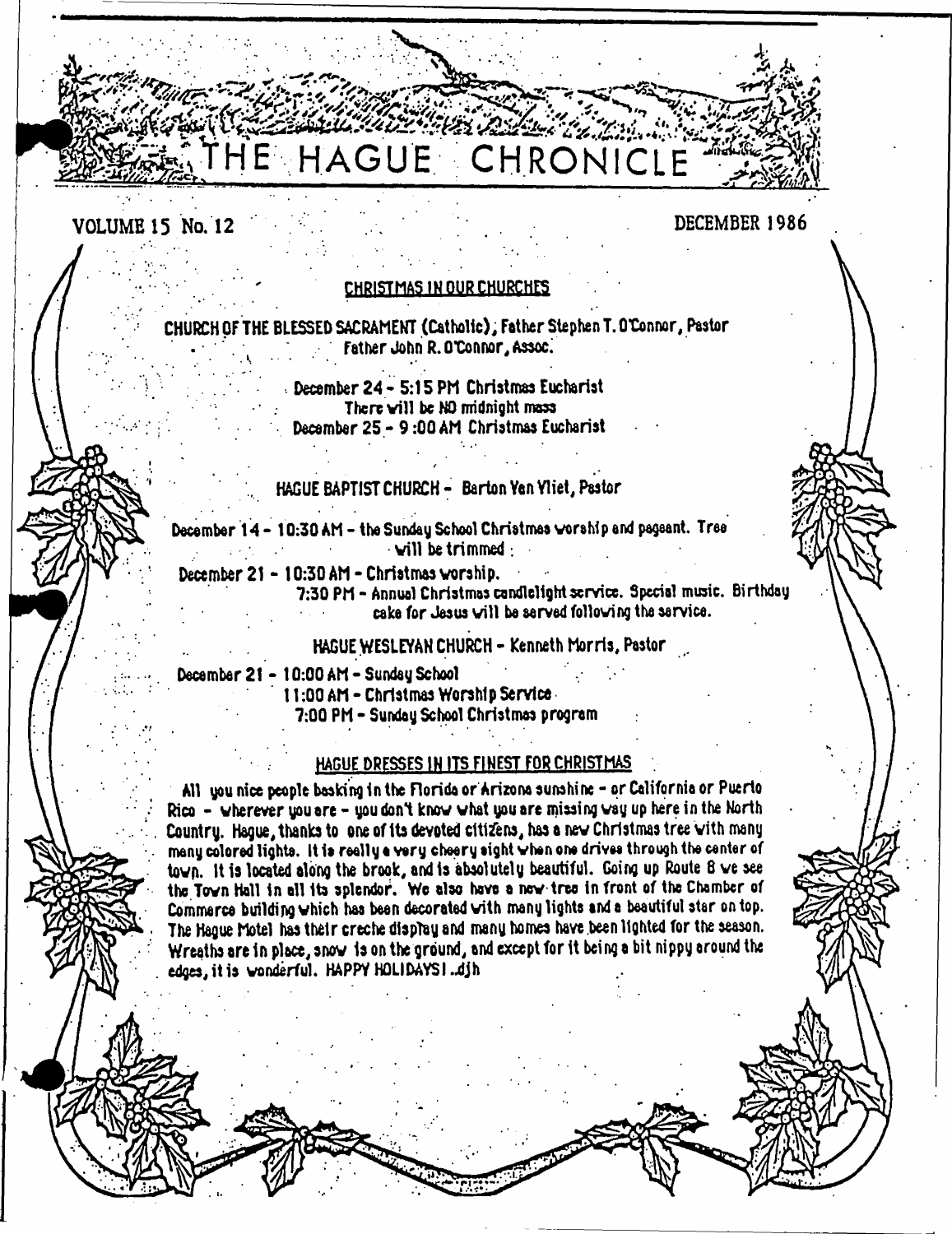#### **WILLY C"S WEATHER NOTES HAGUE FIRE DEPARTMENT**

As ve commented lest issue November seemed to be business like about winter, and it was. Our coldest dag, lakeside, was 14 1/2 degrees F, 4 degrees F mountaintop, occurring on the 13th. The high temperature for the month was 60 degrees F on the 1st. Top wind speed was 44 1/2 MPH and five of those dags above 30 MPH. The winds of November did Indeed hold forth. We had 8 1 /2 Inches of snow during the month, the major portion falling on the 20th and minor amounts on the 7th and 18th. Fortunately we had warm temperatures to melt all the snows of November. We lost 1 hr. and 4 min. of daglight during the month, for a total of 6 hrs. and 13 min. since mid-June. Take heart, dear friends, we are nearing the end of the shorter dags cycle. November lived up to its promises.

With that as a backdrop we have now moved into early December with 5° of snow on the 2nd, but warm temperatures have melted most of that. Today, Dec. 8th, is one of those rare late fall days when the lake really cools down. The water temperature Is 38 degrees F. The air temperature started out at 20 degrees at 7 AM and was down to 11 degrees, lakeside, 1 degree mountain top by 9:30 AM. The wind has been blowing from the north-northeast at between 25 and 40 MPH with the top gust at 43 MPH. This all serves to stir the loke about in grand fashion, causing it to lose heat in wild abandon. Great clouds of vapor swirl off the lake swiftly bringing the visibility down to zero and then just as swiftly opening up to give brief glimpses of blue sky and mountains beyond. Hoarfrost has been building during the morning hours turning everything crystal white. Trees near the shore have taken on a white flocked appearance glistening and gleaming in the sunlight. A truly magnificent day.

We now leave this pastoral scene to report a major winter storm forecast to hit our area late the evening of December 8th in the form of snow, sleet, freezing rain etc. depending on the track 1t takes as it leaves the Mississippi Valley and heads toward Hague. For those of you from Hague who read this, you will know what form of precipitation this storm took and how much of whatever, there was. For those outside our area, stay tuned. And so for December we continue to have weather.

To all of our readers, may you enjoy the true spirit of Christmas and have a New Year filled with good health, peace and happiness.

On the first Monday in January the annual elections for officers of the HYFD will take place. There are a total of 21 offices to be .filled. These offices include the more widely known positions of Chief, Assistant Chiefs and Ambulance Captains. Other lesser known positions are Station Foreman and Property Man as well as the many clerical positions. All of these offices involve a substantial time commitment that is necessary to keep fire and emergency protection as efficient as possible. Their commitment is well appreciated.

The HVFD would again like to make an appeal to the community for volunteers. The emergency squad has a special need at this time for help. Early in 1987 a State course v ill be offered in Hague for First Responder's certification. qualifies individuals to deal with emergency situations In their Initial-stages. The First Responder is also a step toward becoming an Emergency Medical Technician (EMT), a necessary part of emergency service. Anyone interested in further information about the course, please contact Emergency Squad Captain Ida May, or Assistant Chief Gerry Boyd. -

Please help us keep a safe community.

Services rendered in November: Ambulance 94 man hours 1162 miles 6 runs  $\overline{\partial}$  v  $\overline{\partial}$  and  $\overline{\partial}$   $\overline{\partial}$  . The set of  $\overline{\partial}$ 

Fire Department 55 man hours  $v = \frac{V_{\text{max}}}{V_{\text{max}}}$  $3$  runs  $\frac{y}{2}$  and  $\frac{y}{2}$ 

## A COUNTRY CHRISTMAS '

Heap on more wood! ' - The wind is chill; But let it whistle as it will **Service** State Well keep our Christmas merry still

...Sir Walter Scott CHEERIO <sub>1000</sub>

in an ama  $\sim 10^{-10}$  M fram M 134,000 - 93

Ue Olde Chronicle Staff

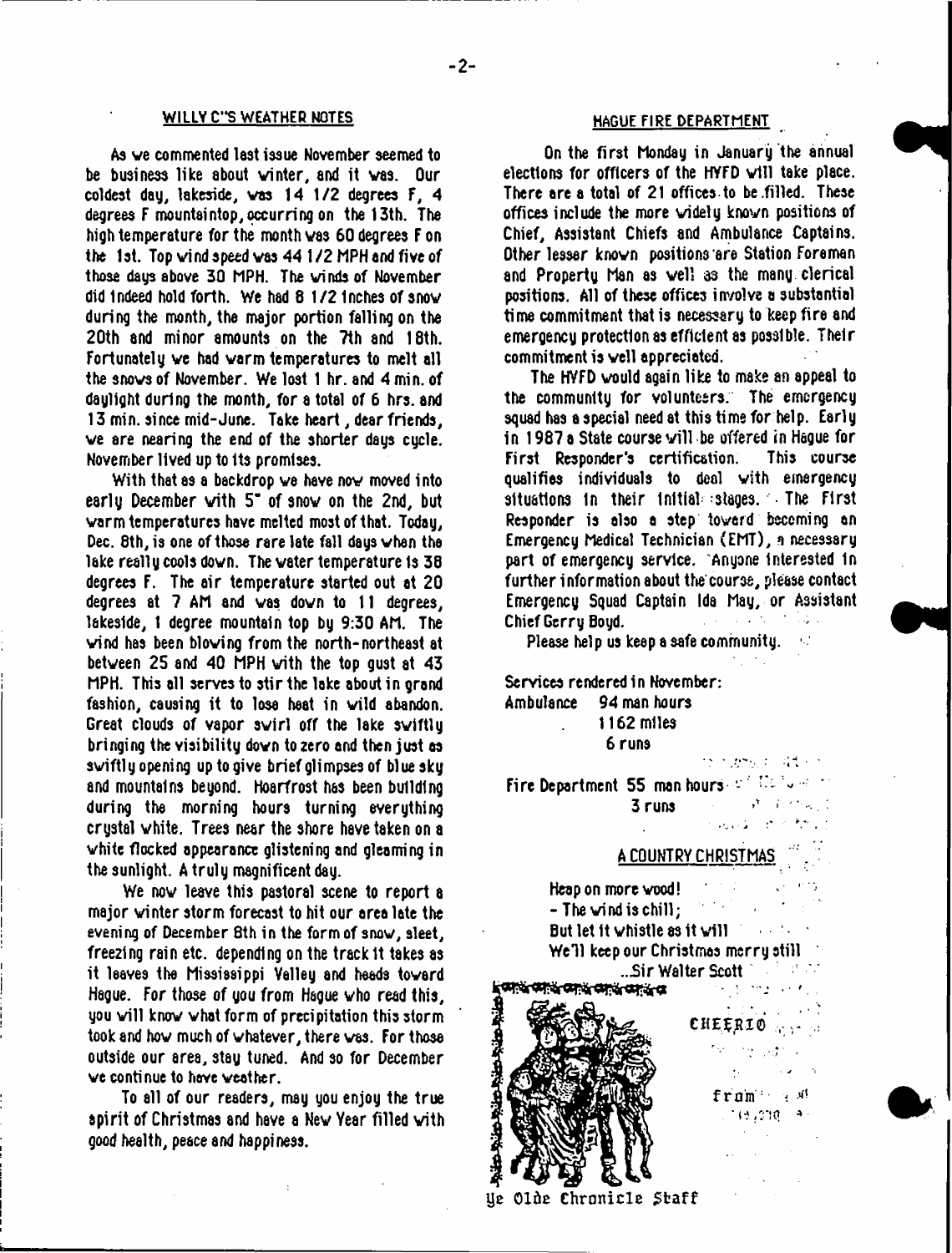#### HAGUE PLANKING BOARD - 12/4/B6

 $4$   $\pm$   $\pm$   $\pm$ 

in ze

The meeting opened at 7:30 PM with e request from Martin Thompson,. licensed surveyor, for the re-approval of-a major subdivision of the Waitt property located on Summit Drive, New Hague Roed end West Hague Road: This major subdivision had been approved by the Board in November 1964, but the map was not filed in the'County Clerk's Office within the 60-day time llmltias specified In our zoning code. However, it was noted, that the map had been filed and accepted at the County Clerk's Office after the legal 60 day period , since , the county does not require compliance with local zoning ordinances. The Board unanimously approved the re-signing of the map so that it could be re-submitted to the County in a timely fashion along with a lettpr.from this Board to have the previously filed map.,removed from their records so that there would be po.leggl complications in the future as to the legality of this subdivision.

The Board members requested that Chairman LaPann contact Supervisor Bolton and the Town Board urging their:-support.;through the Warren County Board of Supervisors;to require the County to verify the legality of maps and deeds prior to acceptance for filling at the County level: $\eta_{\rm obs}$ 

William Morgan again appeared before the Board since the Zoning Board of Appeals cancelled their November meeting due to a snow storm. Mr. Morgan's appearance was considered a variance referral in order to expedite his application. The sketch plan submitted by Mr. Morgan of his property showing the square footage of all buildings shows 8 big discrepancy as to the square footage shown on the assessor's cards. The zoning ordinance allows only 30% of Mr. Morgan's property to be covered by structures. The Board recommended appfovat<sup>tor</sup> Mr. Morgan's proposed addition provided that the total square footage did not exceed 33% of the land covered by structure. If the Zoning Board of Appeals; concurs with the Planning Board, approval must. stiU.be sought from the Warren County Planning Board and A.P.A.

Rolf Ronning, Esq. again appeared before the Board on behalf of Mr. *k* Mrs. Frank Carney requesting e map change in the zoning of the Carney's property known as Snug Harbor Motel as well as their property on the west side of 9N. Mr. LaPann had addressed APA concerning the pososibility of a map error designating the lakeshore property as resource conservation rather than TR-1, as is the northern 1/2 of the Cerney property, since a brook running through their property had been used as the zoning break rather than their property fine. Mr. LaPann felt that a favorable

ruling could be made on the water-front lot, but at the request of the Carneys through Mr. Ronning, the map change request will include the land on the west side of 9N.

Clifton Frasier presented a revised rough sketch plan of his proposed one lot subdivision which alleged that the newly created lot met the 1.1 acre minimum lot size and the lot had road frontage from a logging road. Mr. Frasier was advised that if he could provide the Board with a map prepared and signed by a licensed surveyor of the proposed lot in time to give the required legal notice to property owners within 500 feet of this lot, a public hearing could be scheduled for the January 8, 1987 meeting of the Planning Board.

When all business scheduled to come before the Board had been completed, Mr. LaPann, Planning Board Chairman read the following statement:

"Tonight marks the end of the 10th year of our Land It also marks the 10th year of my chairmanship of this group. In that time, I have met and valued the friendship of many townspersons, including those that have served on this board in the past and of course, those of you who serve presently.

"I also have had the opportunity to work with our excellent Town Supervisor Dick Bolton, The Town Board, and especially, Developmental Administrator Bill Foster.

"Because of these valued friendships, I reluctantlu resign from this board EFFECTIVE TONIGHT.

"I want to thank uou all for your friendship end cooperation over the years." Fred LaPann

**....8C**

#### FISH AND GAME CLUB CHRISTMAS PARTY

The Hague Fish end Game Club will hold its annual Christmas party on Tuesday, December 16 at the clubhouse at 6 PM. Please bring a covered dish and a gift for exchange. Members and their families are invited. The \$100 money doll raffle will be drawn at

#### A LITTLE FOLKS CHRISTMAS PARTY

Children ages one through four years in the town of Hague are invited to a "Little Folks" Christmas party on December 22 from 10 AM til noon at the Town Hall. Each child should bring a toy to play with and cookies for refreshments. Mothers or baby sitters must accompany each child.

Lei's make this a fun time for Hague's 'little folks." If you have any questions, contact Laura Meade, 543-6060.

 $12/86$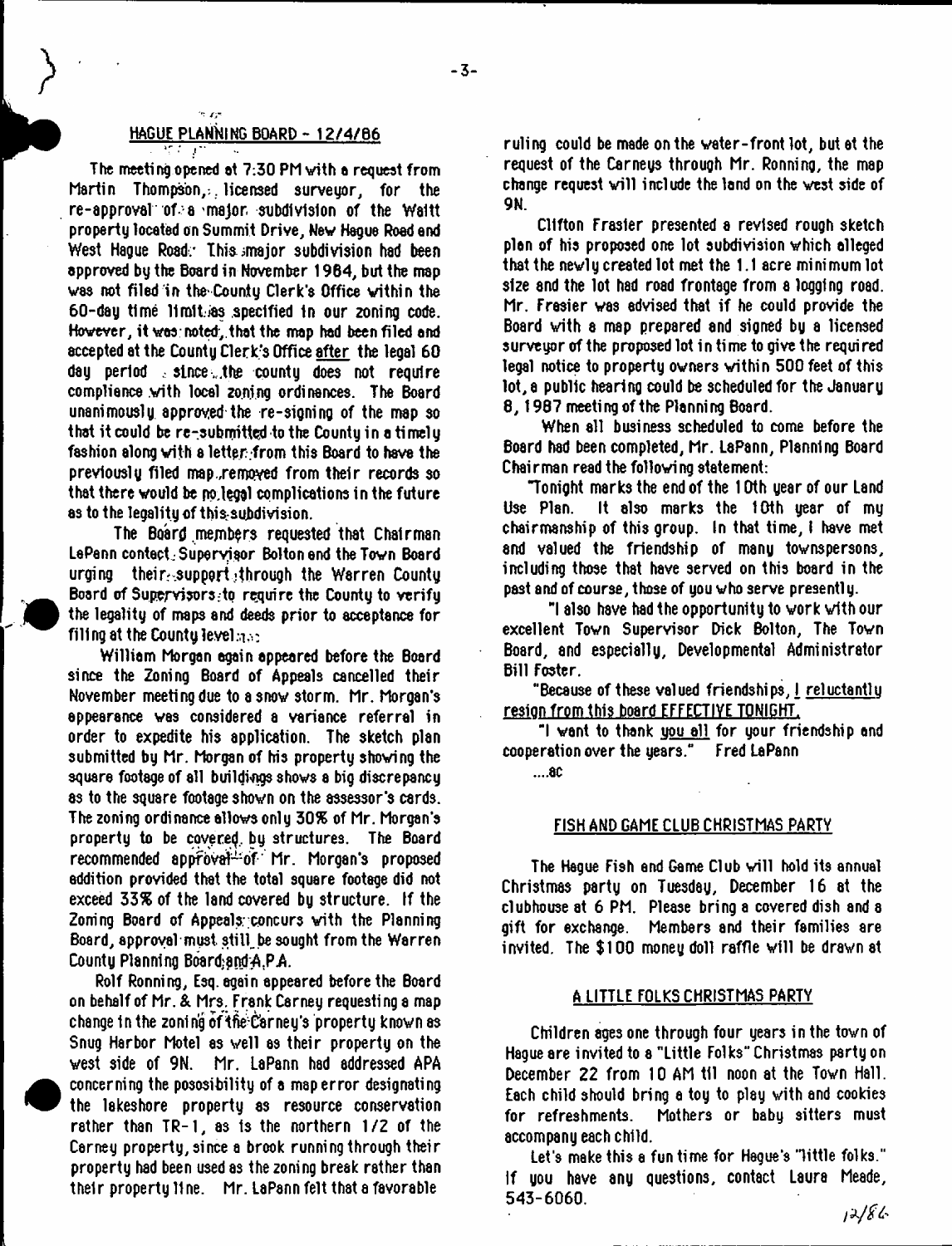#### FRED LAPANN RE515N5

To say that Fred LaPann's resignation left the Planning Board members shocked is the understatement of the year! (See P.B. news  $p3$ ). All members of this Board have counted on Fred's steady hand to guide them through the zoning regulations. As always when decisions are to be made concerning the rights of individuals as to how they may use their own property, tempers sometimes flare, but under Fred's guidance disputes were resolved in a calm and orderly fashion with fairness and adherence to the regulations foremost..

The Town of Hague owes a deep debt of gratitude to Fred LaPann for his dedication to the difficult Job of being Chairman of the Planning Board during its first 10 years of existence. Fred not only conducted the regular meetings, but he wrote the minutes, kept the records of the Board, wrote letters, chaired committees to re-work the regulations, conducted public hearings, and met with officials of State agencies to obtain clarification of regulations and administrative procedures. Fred served this comunity as a volunteer without any renumeration for the hours he spent as Chairman of the Planning Board. The volunteers who remain on the Board will miss Fred's leadership since he has made their job easier, and the Town Board will have a very difficult job appointing a new member to this Board who can fill the void that Fred's resignation has created.

Fred served his community long and well for a decade; his leadership will be missed, but now that he has decided to devote his time to other interests I,for one, say "Thank you Fred for being an excellent chairman of the Hague Planning Board during these past 10 years."...Alison Craig

#### FORA LIMITED TIME ONLY

t This is a repeat of last month's notice. Better take advantage of it while the offer is still good.

For a limited time only, the town of Hague will truck your "junk car (s) off your property FREE and you will be able to comply with the town's ordinance which prohibits junk cars. The Town Board intends to enforce its Junk Car Ordinance. A fine will be imposed on anyone having any junk car in their yard. Avoid the fine. Call Diane at Town Hall to get your name on the list and take advantage of this offer.

#### HAGUE TOWN COURT

NOY. 19 - Curt Jordon<sup>'</sup> was<sup>b</sup>charged with wiolating minimum speed requlations. Fined  $$25$  plus  $$10$ surcharge.

Jennie Lou Decker, Ticonderoga charged with driving an uninspected vehicle and using wrong directional signal. Fined; \$50'plus: \$10'surcharge. November 26 - Mike Smith Was charged by Brian Jordon and Joseph Denno with taking;a carburetor from a car on the Jordon property. Judge Yaw ruled that this obviously was a case of  $\vdots$  lack of communication and dismissed the casel  $\mathbb{R}^4 \times \mathbb{R}^4$  in

> ■v K- *h)6* yyi'liP? •: SENIOR CITIZENS MEETING

The home of George and Porothy Travers, Sabbath Day Point, will be the scene of the Hague Senior Citizens Club meeting on? December 23<sup>-</sup>dt-1:30 PM. Anyone attending should bring a gift:  $\div$ wrapped tree decoration for exchange. Refreshments will be served and we will have a Christmas singalong." Meet at the Baptist Church parking  $\frac{1}{2}$   $\frac{1}{2}$  to  $\frac{1}{2}$  to  $\frac{1}{2}$  to  $\frac{1}{2}$ 

#### AMERICAN LEGION

 $\sim$   $\frac{3}{2}$ .

Next regular meeting of. the.Haguq^ *Pp\:* 1538 American Legion will be held atihe -Iegipi Home on Wed. January 7at 7:30 PH/ \*

Please get your raffle money (Basket df Cheer) In to Ray Laundree before December<sup>28</sup>. The winner will be drawn on that date.

#### TINY TIM'S CHRISTMAS WISH

The Tiny Tim Volunteer: Program is asking for donations to make some child's Christmas wish come true. The needs are: .tous, games, hats, hous, mittens, gifts for children of all ages' food items and cash. They will also accept applications for recipients until December.  $17<sub>31</sub>$  if  $q_{10}$ , or somebody you know would benefit from this program, contact Pam Remick, 585-6582,<sup>35</sup> of <sup>7</sup> Mau<sup>it</sup> Reegan, 585-9889. Donations may be dropped of at the ا "Hague Town Hall, or one of the local churchest"<br>التل عدد الاستفرار الملك

 $\begin{array}{l} \begin{array}{l} \mathbb{C}^2 \times \mathbb{C}^2 \times \mathbb{C}^2 \times \mathbb{C}^2 \times \mathbb{C}^2 \times \mathbb{C}^2 \times \mathbb{C}^2 \times \mathbb{C}^2 \times \mathbb{C}^2 \times \mathbb{C}^2 \times \mathbb{C}^2 \times \mathbb{C}^2 \times \mathbb{C}^2 \times \mathbb{C}^2 \times \mathbb{C}^2 \times \mathbb{C}^2 \times \mathbb{C}^2 \times \mathbb{C}^2 \times \mathbb{C}^2 \times \mathbb{C}^2 \times \mathbb{C}$ *. . s J I iP . Z t e . W*

SANITARY LANDFILL' WILL<sup>1:</sup>BE CLOSED ON WEDNESDAY, DEC. 24 end-THURSDAY, DEC. 25. OPEN FRIDAY, DEC. 26. BEGINNING)DEC1027 IT WILL GO BACK TO REGULAR WINTER HOURS.MSAT. **TO WED. 9 - 5.**  $\frac{1}{2}$  Let  $\frac{1}{2}$  Let  $\frac{1}{2}$  be  $\frac{1}{2}$  when  $\frac{1}{2}$  be  $\frac{1}{2}$ .

 $^{\circ}$  -lifered as the case  $\Omega$  . •V! *f* VJ.1t . \* '!; ',1;

 $12/86$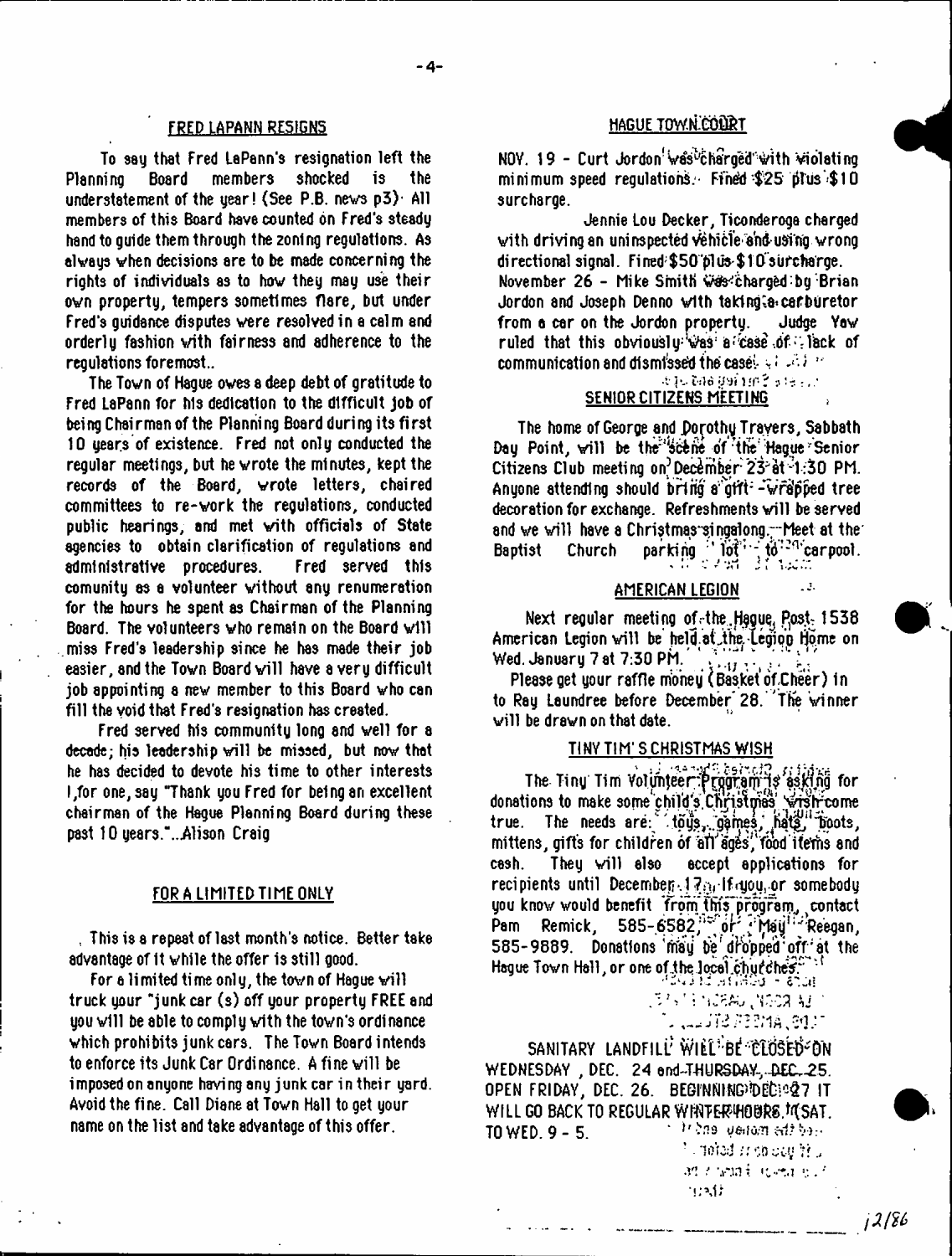- BORN A boy, George Ruddle HI, to Peggy end Rudd Yan Yoorhis, Wevertovn and Hague, on November 4.
- BORN A boy, John Phillip, to Eric and Cathy (Sullivan) Carlson on November 18 in Chester, NJ. Grandparents are Betty and John Sullivan, Hague.
- BORN Agirl,Caitlin Nicole, to Dr. & Mrs. Donald Ayres (Sally Johnson),on November 24. Grandparents ere Shirley end Spear Johnson, Silver Bau.
- BORN A boy, Timothy'to Robert and Betsy (West) Jensen, Saratoga Springs, on December 6. Grandparents ereMargue rite and Clifton West, Hague.
- DIED Leonard 'Lindy\* Ruth, 60, Ticonderoga on November 18. He vas the brother of Ida May, Hague.  $\mathcal{O}(\log n)$
- DIED Barney Fowler, 72, long-time feature vriter, dpecializingin articles about the Adirondacks for the Albany Times Union on Dec. 6. The October Issue of the Hague Chronicle reprinted one of his last articles.

The exhibit. Storied Shores: Lake Georoa in Legend and History, now at the NY Historical Society in NYC until January 11, 1987 was assembled by one of our readers, Mr. Henry Duffy, Silver Bay and Demarest, NJ. خوان بارگ وقای

#### 2ND PERIOD HONOR ROLL

The folloving students from Hague are listed on the honor roll for the second marking period at Ticonderoga High School:

2nd Honors - BONITA BELDEN, ROBERT GAUTREAU, RENEE LA ROCK, JASON PLASS, JANET ROSS, KARA REYNOLDS, AMBER STULL, BETHANY WELLS.

Congratulations!: Keep up the good vork!

Pont forget the Hague Volunteer Fire Department vhen you are making up your gift list. They need the money and it is a greet tax deduction for you if you do it before December 31.

You never know when you will be the one to need their services I

## .'SOUNDINGS HAGUE TOWN BOARD MEETING - 12/9/86

On an extremely vet and slippery evening, Mr. William Hennessy, Jr., Project Engineer and Mr. Clyde J. Robbins, Project Manager, from LaBerge Engineering and Consulting Group Ltd, Albany, NY. appeared before the Board. presentation on various ways in which Hague could<br>solve its sewage disposal problem. Since there is solve its sewage disposal problem. nov a lav In the legislature vhich prohibits any dumping of savage into the Lake George Basin, at the present time it is necessary to seek vays of disposal outside the basin. Supervisor Bolton said that he believes this law will be changed in the next session of the legislature, which will help the towns in the basin. Mr. Robbins suggested strongly that a feasibility study vould have to be made and also recommended to the Board that they appoint a sever committee to formulate ideas. Many questions vere put before and ansvered by these gentlemen.

Since there vere no bids for sand and only tvo for fuel oil, the opening of bids has been postponed until more bids are received.

Supervisor Bolton attended the open house of the Cablevision company recently. They have completed the vork at Forest Bay and should have cable installed shortly. They also plan to continue vith installation in the sections of Hague vhich still do not have it.

A contract from the Upstate Transit Company for senior citizen transportation vas presented to the Board. The cost vhich is 50% funded by the county vill be \$3545.28.

Supervisor Bolton read a letter of resignation from the Planning Board from Fred LsPann. The Board accepted his resignation vith regrets. The Board is looking for community minded citizens to offer their services to the tovn to serve on one of the Boards. The pey is nil, but the satisfaction great. Contact Dick Bolton if you are interested.

Dick Bolton and Martin Fitzgerald met vith the Ticonderoga School Board to ask about the ballfield property and the 1 plus acres beside the tovn shed that belongs to the school district. After consideration, the School Board has agreed to give the property next to the tovn shed and about four acres (including the ballfield) to the tovn of Hague.

Since the tovn is having such a hard time getting sand, they are considering buying property vith sand and gravel on it. Anybody interested in selling, contact Dan Belden.

The tovn of Hague has entered into yearly contracts as follows: with HYFD- \$42,500; American Legion-\$150; Chamber of Commerce-\$1,800; Fish and Game Club-\$500; Dr. Mack, DVM-\$125...djh